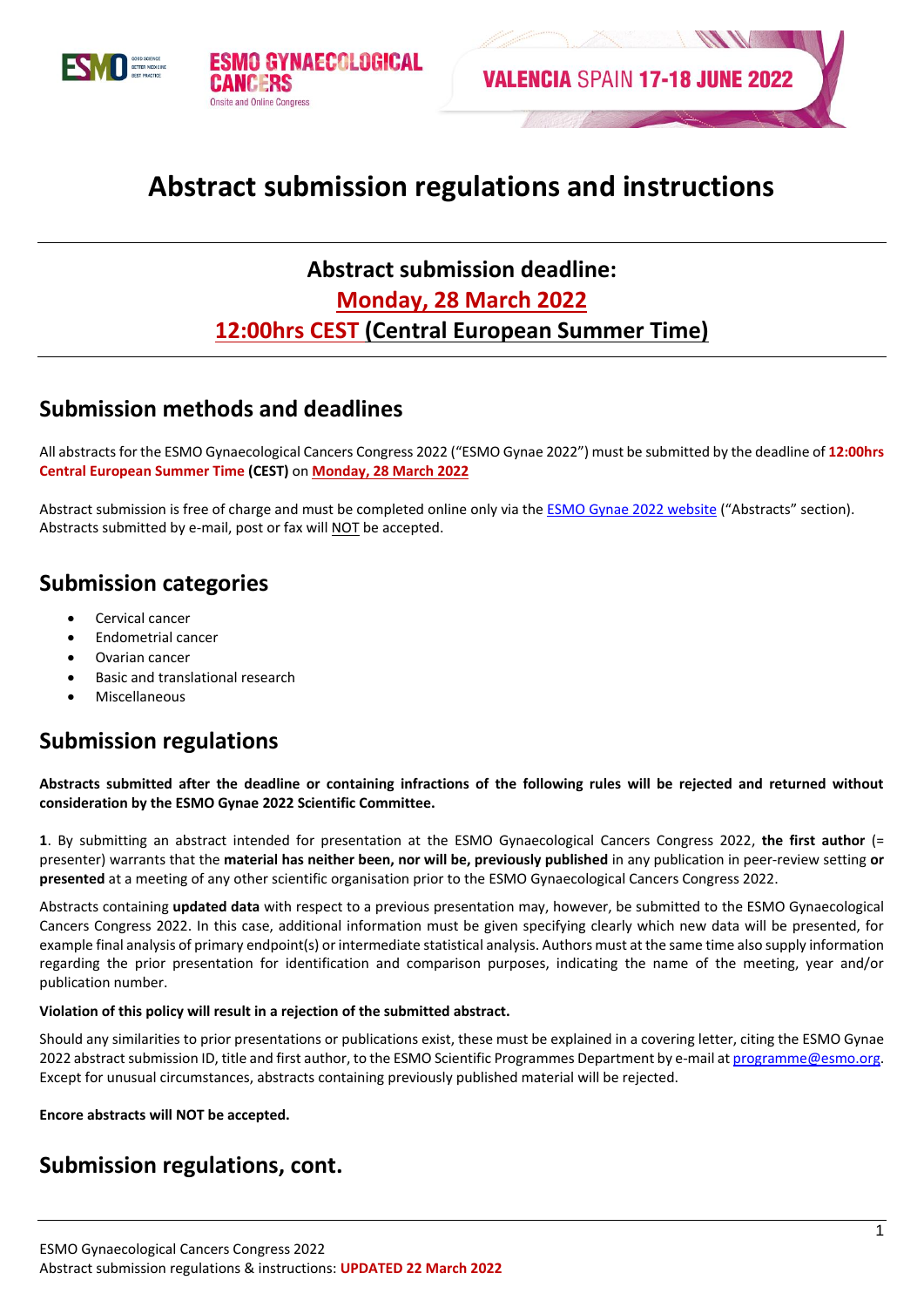**2**. The first author may, but does not need to be, an ESMO member; however, only ESMO members in good standing with the society may submit more than one abstract as first and presenting author. Non-ESMO members may submit and present one abstract only as first and presenting author. New applications for ESMO membership must be completed online by **Tuesday, 8 March 2022** via <https://www.esmo.org/Membership/Join-ESMO> in order to qualify for membership benefits.

#### **3**. **With the submission of an abstract, and on behalf of him/herself, all co-authors, the first author (=presenter) undertakes to:**

- 1. Release full copyright to ESMO and give full permission for the abstract, if accepted, to be published in the ESMO Gynaecological Cancers Congress 2022 Abstract Book in printed and/or electronic format, as well as published online on the ESMO and the Annals of Oncology websites. Accepted abstracts will be published as a supplement of the official ESMO journal, *Annals of Oncology*.
- 2. Warrant that he/she is an investigator with a substantial involvement in the study presented in the abstract.
- 3. Accept responsibility for the accuracy and confidentiality (see corresponding paragraph) of the submitted abstract.
- 4. Confirm that all authors are aware of, and agree to, the content of the abstract and support the data therein; furthermore the first author will be responsible for obtaining, and, upon request, showing proof that all authors have given their permission for the submission of the abstract and content therein as well as for the potential inclusion of the abstract in the official ESMO Gynae 2022 PR programme.
- 5. Make all reasonable efforts to ensure the anonymity of any patient discussed in the abstracts.
- 6. Be the contact person for all correspondence concerning the abstract and to keep co-authors duly informed about its status.
- 7. Present his/her abstract in the official ESMO Gynae 2022 programme if it is selected for presentation as Oral presentation or Poster. The first author may nominate a co-author to present an abstract in his/her place provided that the replacement presenter is also a listed co-author **independent of the sponsor (unless for data generated as mentioned in point 11 below)**. The name of the replacement is submitted by e-mail to the ESMO Scientific Programmes Department [\(programme@esmo.org\)](mailto:programme@esmo.org) within thirty-six (36) hours of outcome notification. No shared first-authorship is possible: each abstract can have one presenter only.
- 8. The maximum number of abstract presentations throughout the ESMO Gynaecological Cancers Congress 2022 by the same first and presenting author is TWO, with options as follows:
	- o Either **one** Oral presentation plus **one** Poster presentation
	- o Or **two** Poster presentations

Any additional Oral presentation or Poster must be presented by a listed co-author **independent of the sponsor (unless for data generated as mentioned in point 11 below).**

- 9. An author employed by the abstract sponsor cannot act as the presenter or corresponding author of any work related to clinical data. Clinical data are defined as data/parameters of clinical relevance captured in observational or interventional clinical studies, registries and real-world databases. This restriction also applies to literature-based systematic reviews or meta-analysis of clinical data. The presenter must be an independent, practicing physician or independent investigator listed in the abstract author string.
- 10. An author employed by a company submitting clinical or translational research data generated by the same company is not allowed to present the data. The presenter must be an independent, practicing physician or independent investigator listed in the abstract author-string.
- 11. Employees of pharmaceutical, diagnostic or artificial intelligence companies may submit and present data generated in invitro and preclinical research, excluding: translational research, gene expression sets from databases of clinical data series and artificial intelligence-enabled analyses or products from clinical data series. The latter must be presented by an independent, practicing physician or independent investigator listed in the abstract author-string.
- 12. Certify that the study reported in the abstract will not be presented as such during the ESMO Gynaecological Cancers Congress 2022 at any industry-related Satellite symposia (if scheduled) prior to its presentation during the official ESMO Gynae 2022 programme.
- 13. Indicate whether he/she agrees to participate in the official ESMO Gynae 2022 PR programme if the abstract is selected for coverage by ESMO and guarantee he/she is not subject to any restrictions by the institute he/she belongs to or by the scientific journals he/she may have submitted his/her research to.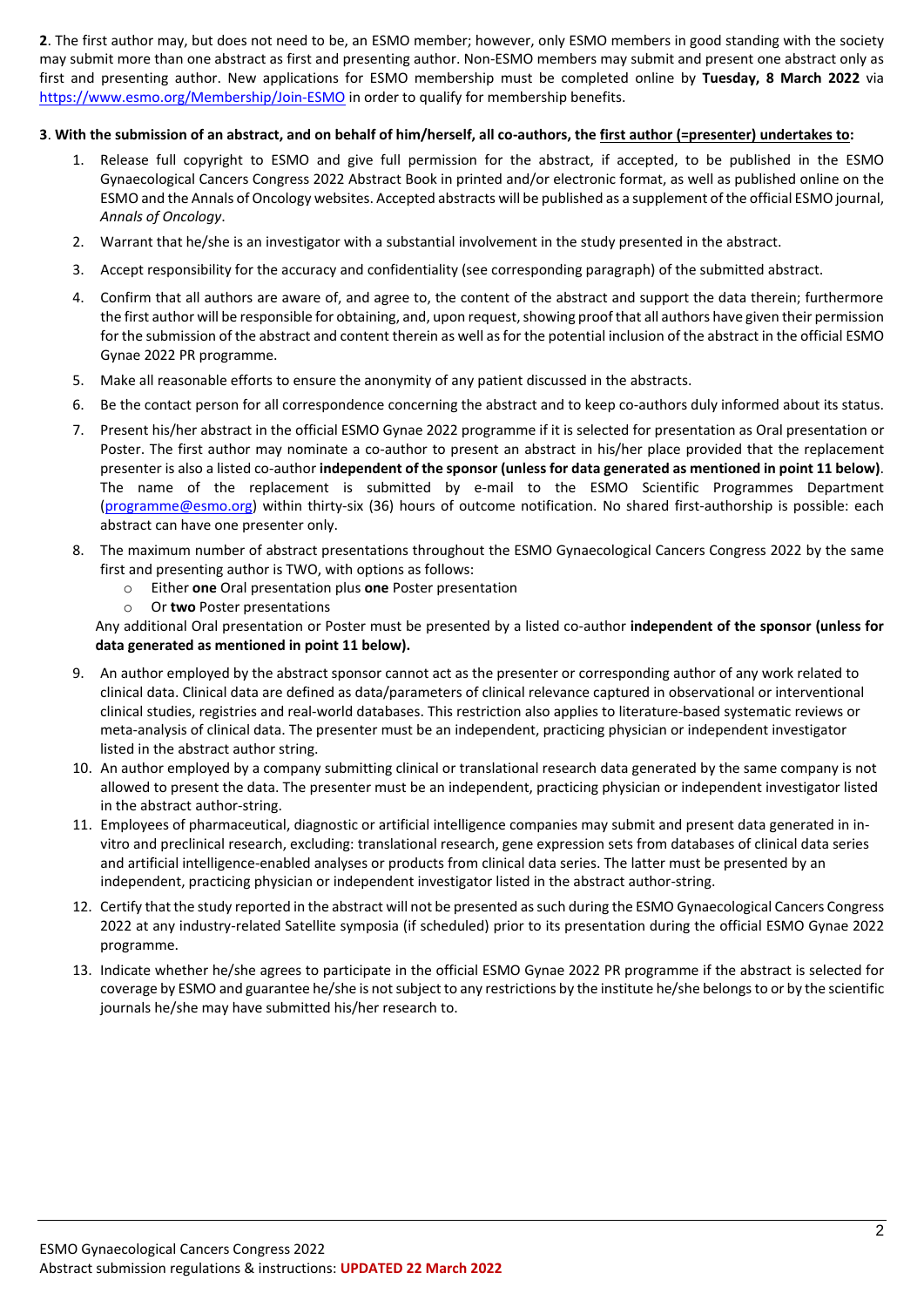### **Submission regulations, cont.**

- 14. The first author must further confirm his/her presence at the official ESMO Gynae 2022 Press conference if selected; however, he/she may nominate a co-author to participate in the ESMO Gynae 2022 PR programme in his/her place provided that the replacement presenter is also a listed co-author independent of the sponsor who has also made a substantive contribution to the work. The name of the replacement must be submitted by e-mail to the ESMO Press Office [\(media@esmo.org\)](mailto:media@esmo.org) within thirty-six (36) hours of PR programme invitation acceptance and must confirm their attendance at the ESMO Gynae 2022 Press Conference.
- 15. Declare the name of the legal entity responsible for the governance, coordination and running of the study.
- 16. Declare how the study detailed in the abstract was funded, for example by a pharmaceutical, biotech or other commercial company or by a Foundation or academic group, and to name the organisation(s) funding the study.
- 17. Ensure that all authors complete the "Declaration of Interest" statement identifying any financial/non-financial interest in products or processes involved in their activities, related or not, to the work submitted in the abstract. This includes stock ownership, membership on an advisory board or board of directors, corporate-sponsored research, or other substantive relationships such as employment with a pharmaceutical company or any other organisation. Should no valid disclosure statement be provided at submission, authors may, at the discretion of the ESMO Gynae 2022 Scientific Committee, be removed from the author string without further recourse to the authors.
- 18. Guarantee the scientific independence of the author or principal investigator (whichever is going to be the presenting author) when presenting his/her data, and confirm that he/she has full control over the text of the submitted abstract, subsequent presentation (slides or poster) and content of the press release prepared by ESMO (if part of the official ESMO Gynae 2022 PR programme), and that he/she has not been influenced by any third party, including the sponsor of the study **(unless for data generated as mentioned in point 11 above)**.
- 19. Indicate where applicable the number of the trial protocol (NIH or European equivalent) and the release date (when it was obtained).
- 20. Ensure that for all studies involving human or animal subjects, permission has been obtained from the relevant regulatory authority and that properly informed consent, where appropriate, has been given.
- 21. Indicate whether the abstract is submitted in association with an application for a Travel Grant.
- 22. Acknowledge any editorial assistance in the writing of the abstract that was provided by a third party, providing the name of the writer and the company who provided this service.

#### **4. Withdrawal of abstracts**

If the first author wishes to withdraw his/her abstract from the ESMO Gynaecological Cancers Congress 2022 after outcome notifications have been made available, he/she must submit a written request **within thirty-six (36) hours** to the ESMO Scientific Programmes Department [\(programme@esmo.org\)](mailto:programme@esmo.org). Any abstract withdrawal requests made after 36 hours cannot be assured of removal from the ESMO Gynae 2022 Abstract Book.

#### **5. Correction of published abstracts**

Corrections to accepted abstracts will be possible if advised in writing to the ESMO Scientific Programmes Department [\(programme@esmo.org\)](mailto:programme@esmo.org) by **Monday, 18 April 2022**. **No changes will be possible at all after this date** unless requested by ESMO. Once the abstract has been published**,** no corrigenda will be considered unless the data published in the original abstract is proved to have a relevant and negative impact on the treatment of patients and/or the future of any related research.

#### **6. No-show policy**

The abstract's first and presenting author who, without notice, is absent during the session when his/her abstract is presented will be barred from having abstracts accepted for the following ESMO Gynaecological Cancers Congress. The name of the first and presenting author will also be forwarded to the programme committee.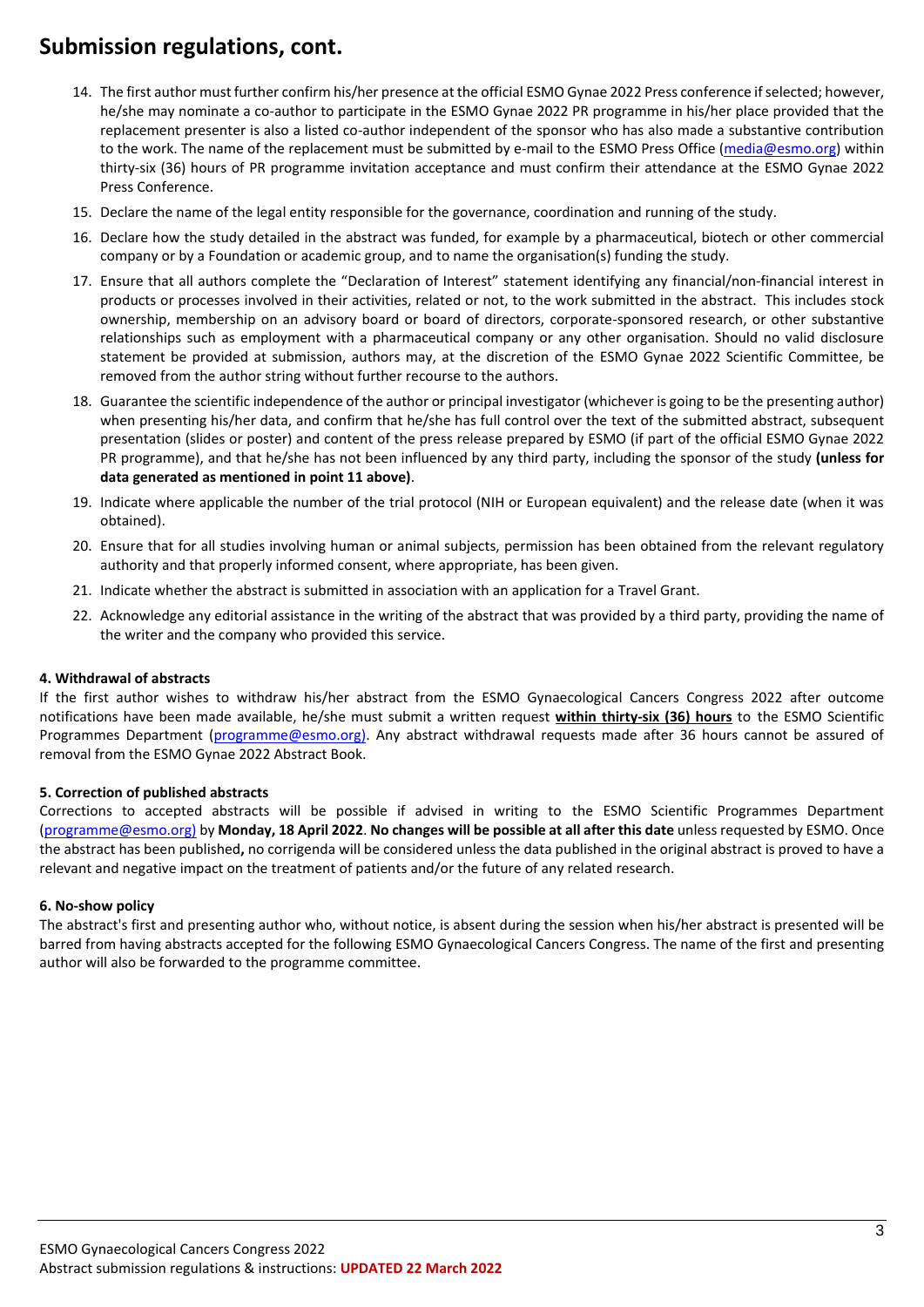## **Submission instructions**

- Each section of the online abstract submission system must be completed. Authors failing to give all information required in the online submission system will not have their abstract considered by the ESMO Gynae 2022 Scientific Committee.
- Once each step is completed, the author must go to the Preview and Finish section and **click 'Finish Submission'** in order to complete the process. Without clicking this option, the abstract will not be considered as submitted and will not be forwarded to the ESMO Gynae 2022 Scientific Committee for consideration.
- Abstracts, with the exception of Trial in Progress (TiP abstracts, see below), should be structured in such a way as to include the following four (4) sections:
	- $\circ$  Background: An introductory sentence indicating the rationale of the study
	- o Methods: A brief description of pertinent methodological procedures
	- o Results: A summary of the results of the research
	- o Conclusions: A statement of the main conclusions
- The title of the abstract should include significant words that reflect the content of the abstract but not refer to the study results or conclusions. The ESMO Gynae 2022 Scientific Committee reserves the right to correct the title format without further recourse to the authors. Abstract title counts towards the overall character limit of 2,000.
- Commercial names may not be used in the title of the abstract. Compounds should be mentioned with the generic name in lower case. Commercial names are admitted in the text, with the ® symbol, and if in brackets following the generic name, i.e. 'generic (Commercial®)'. The ESMO Gynae 2022 Scientific Committee reserves the right to substitute commercial names with generic names where necessary without further recourse to the authors.
- The name(s) of the legal entity/entities responsible for the governance, coordination and running of the study detailed in the abstract, and the name(s) of the organisation(s) providing funding must be provided. This information will be published with the abstract.
- Abbreviations may be used in the title and text of abstracts if they are defined. Terms must be spelt out in full at its first mention and followed with the abbreviation in parentheses. Particular care should be taken to identify complex chemotherapeutic regimens.
- The character limit for all submitted abstracts is set at **2'000, excluding spaces**. This limit includes characters entered in the title, abstract body and table but not the author names and institutions.
- Illustrations and graphs are not permitted. One brief and clear table counting for a default of 225 characters is accepted; however, the table itself must not be longer than 600 characters. More than one table may not be submitted under the guise of Table 1.1, 1.2 etc.
- The maximum number of authors allowed per abstract is limited to **twenty (20)**. Mailing addresses, academic degrees and professional positions such as Medical Director, CEO, CMO etc. must NOT be mentioned.
- The names of all listed authors will be published in the order provided during submission. Changes may be requested by **Monday, 18 April 2022** to the ESMO Scientific Programmes Department [\(programme@esmo.org\)](mailto:programme@esmo.org). Any requests for changes to the author string made after this date cannot be guaranteed inclusion in the ESMO Gynae 2022 Abstract Book or the online programme.
- Authors must select the appropriate abstract submission category, however, the ESMO Gynae 2022 Scientific Committee reserves the right to re-categorise abstracts without further recourse to the authors.
- Authors must select their preferred choice of presentation: Oral presentation or Poster; however, the decision of the ESMO Gynae 2022 Scientific Committee will be final.
- The use of good English and proof-reading is essential. Once the abstract is submitted, online changes, corrections or rewording will not be possible. The ESMO Gynae 2022 Scientific Committee reserves the right to reject abstracts which are presented in poor English or to request an immediate revision by the first author.
- Supplementary data such as manuscripts will not be accepted or forwarded to the ESMO Gynae 2022 Scientific Committee.
- **Abstracts on case reports will be rejected.**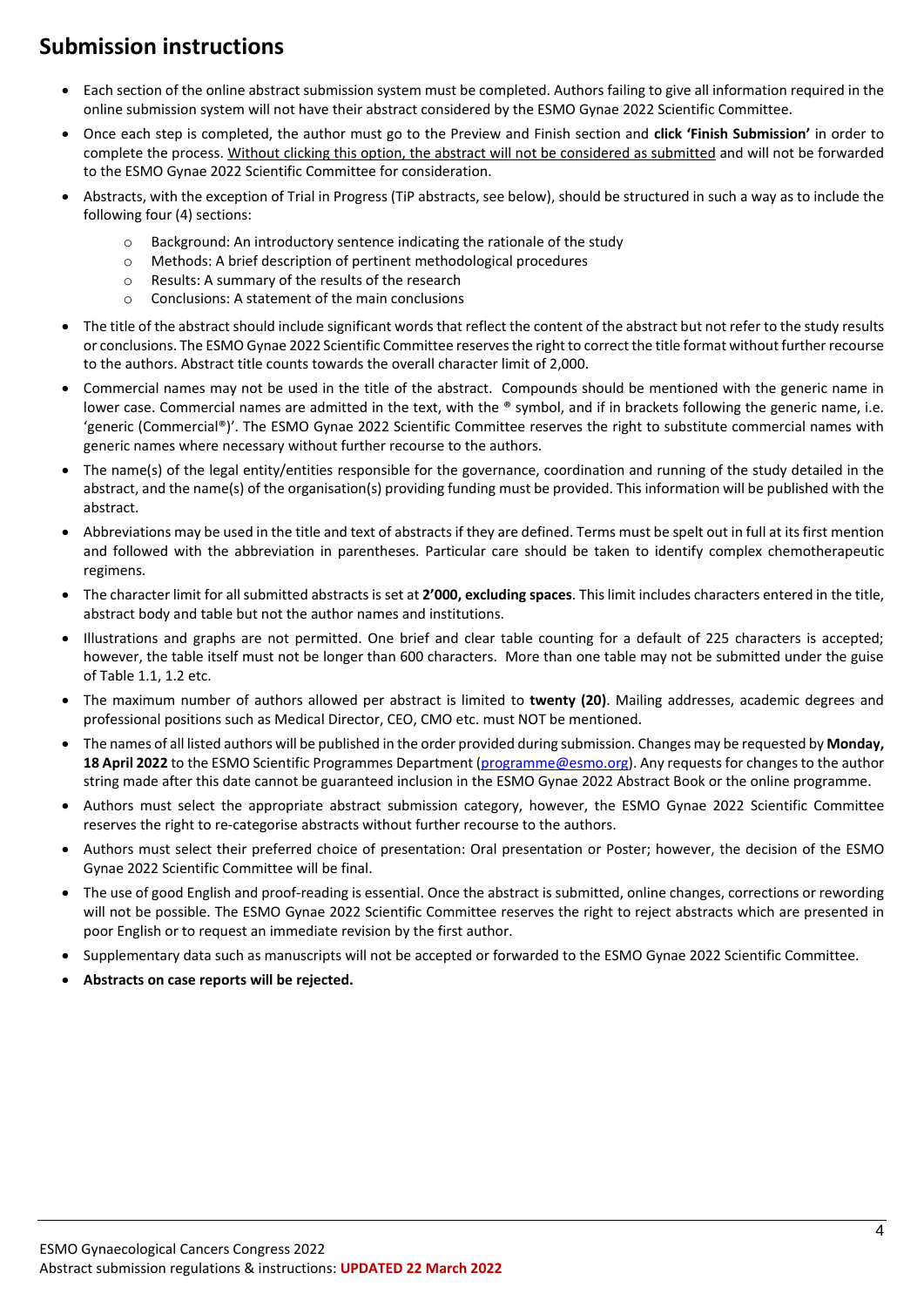## **Presentation of accepted abstracts**

The ESMO Gynae 2022 Scientific Committee will select abstracts for presentation during the Congress and determine the format of the presentations from the following possibilities:

- **Oral:** Presentation of original data of superior quality, followed by expert discussion and perspectives.
- **Poster:** Display session for review, discussion and questions. The presenting authors must be available for Q&A to represent their work.

All accepted abstracts will be published online in the ESMO Gynae 2022 Abstract Book, a supplement to the official ESMO journal, *Annals of Oncology*.

Detailed instructions for the preparation of visual presentations and posters will be made available on the ESMO Gynae 2022 website ("Information for Presenters" section) along with the scheduling notices ("Programme" section).

## **Publication schedule of accepted abstracts**

Abstracts accepted for presentation during ESMO Gynae 2022 (Oral and Poster) and for publication in the ESMO Gynae 2022 Abstract Book, will be published online on the ESMO Gynae 2022 website on **Monday,** 13 June 2022.

| Abstracts accepted as:                                                   | 13 June 2022, 00:05 Central European Summer Time (CEST). |
|--------------------------------------------------------------------------|----------------------------------------------------------|
| <b>Oral</b> (suffix ' <b>O</b> ')<br><b>Poster</b> (suffix ' <b>P</b> ') |                                                          |

## **Embargo Policy**

Data and information included in accepted abstracts is under embargo until the relevant embargo release date cited in the schedule above.

Data and information beyond what is included in the accepted abstracts, eg full data sets, may only be made public at the start of the official programme session during which the study is presented.

### **Trial in Progress abstracts**

Trial in Progress (TiP) abstracts in all phases of clinical research (phases I to III) may be submitted to the ESMO Gynaecological Cancers Congress 2022.

It is expected that abstracts submitted as Trial in Progress are ongoing trials that have not reached any protocol-specified endpoints for analysis and consequently will only require the completion of two (2) sections:

- Background
- Trial design

Notes:

- Recruitment must have already begun or have been completed by the abstract submission deadline of **Monday, 28 March 2022.**
- Abstracts including results or preliminary data will be rejected.
- Trial in Progress abstracts will be accepted for Poster outcome only.
- Encore TiP abstracts will NOT be accepted

Abstracts will be reviewed by the ESMO Gynae 2022 Scientific Committee and considered on the merits of the scientific and clinical rationale of the trial.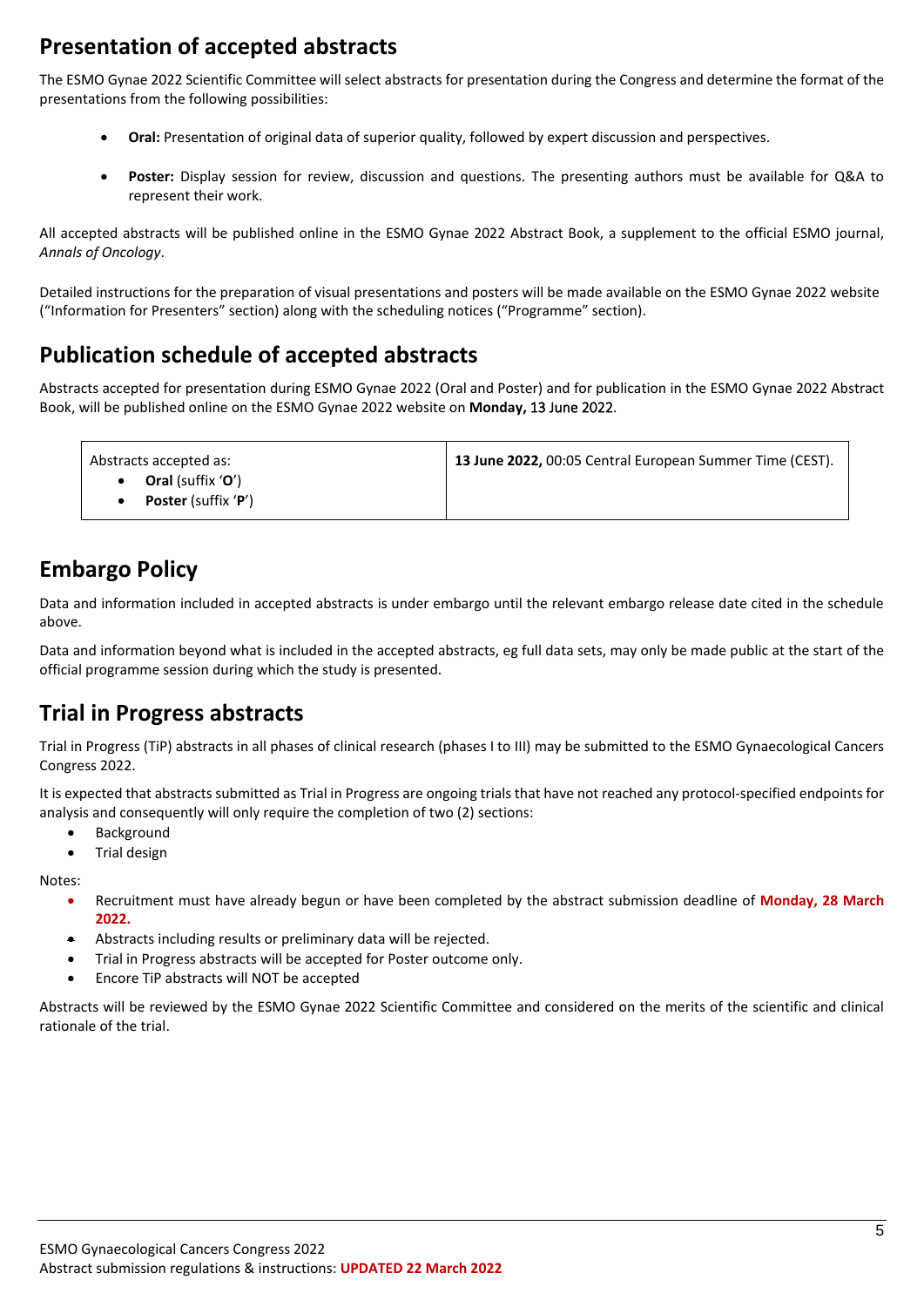# **Confidentiality policy**

Abstracts submitted to the ESMO Gynaecological Cancers Congress 2022 are considered confidential by the organisers, the author, coauthors and research sponsors until publicly released in connection with the ESMO Gynaecological Cancers Congress 2022. Prior to public release, the author, co-authors, research sponsors, journalists and others may not:

- Make the information public or provide it to others who can make it public (e.g. press)
- Publish or present the information or provide it to others who can make it public
- Use the information for trading purposes or provide it to others who can use it for trading purposes

ESMO reserves the right to share material under embargo with journalists on the authorised ESMO Gynae 2022 media list who have agreed to respect the ESMO Gynae 2022 embargo policy.

If details or relevant information from the abstract or additional study data are disclosed in advance of public release in connection with the ESMO Gynaecological Cancers Congress 2022, the abstract will no longer be eligible for inclusion in the ESMO Gynae 2022 programme and/or will be subject to removal.

#### Confidentiality policy exceptions

According to the Confidentiality policy, data and other information in a research abstract is confidential until public release in connection with the ESMO Gynaecological Cancers Congress 2022.

When a publicly traded company is required to disclose data or other information from a confidential abstract in advance of the public release to satisfy requirements of the US Securities and Exchange Commission (SEC) or a corresponding body in another country, the abstract is still eligible for inclusion in the ESMO Gynae 2022 programme provided that the company submits to the ESMO Scientific Programmes Department [\(programme@esmo.org\)](mailto:programme@esmo.org) in advance of the release written notification of the requirement to issue information in accordance to SEC regulations.

In the interest of effective peer-reviewed presentation of data at the ESMO Gynaecological Cancers Congress 2022, and particularly if the abstract has been tentatively included in the official ESMO Gynae 2022 PR programme, the company is required to get in contact with the ESMO Gynae 2022 Press Office [\(media@esmo.org\)](mailto:media@esmo.org) in advance of the release to notify that a press release regarding an abstract included in the official ESMO Gynae 2022 PR programme will have to be issued in accordance to SEC regulations.

ESMO recommends that the company's press release adheres to the [Qualitative Sample Press Release](https://www.esmo.org/content/download/102920/1817543/1/Sample-QualitativePR.pdf) and:

- 1. Summarises data cited in the abstract in a qualitative way rather than providing specific quantitative information, including exact figures on the study;
- 2. Avoids interpretations about the implications of the data for clinical practice;
- 3. Notes that full data has been submitted for presentation at the ESMO Gynaecological Cancers Congress 2022.

The ESMO Press Office will review the company's press release to ensure it adheres to the Qualitative Sample Press Release and evaluate if the abstract can still be included in the official ESMO Gynae 2022 PR programme.

If the press release includes significantly more information than the ESMO's recommendations, the abstract's placement in the ESMO Gynaecological Cancers Congress 2022 is subject to change and can be withdrawn from the official ESMO Gynae 2022 PR programme.

### **Copyright**

ESMO holds copyright of all abstracts accepted for the ESMO Gynaecological Cancers Congress 2022 and therefore abstracts cannot be made public prior to official publication.

ESMO is lifted only if the abstract is not accepted for inclusion in the official ESMO Gynae 2022 programme and/or publication in the Congress Abstract Book.

The submission of abstracts accepted for the ESMO Gynaecological Cancers Congress 2022 to subsequent conferences, organised either by ESMO or third-parties, requires the permission of ESMO as copyright holder. Requests must be addressed to [programme@esmo.org](mailto:programme@esmo.org)

Commercial data mining of the ESMO Gynae 2022 published abstracts requires the permission of ESMO and approval must be sought before inception of the project. Queries should be addressed to [programme@esmo.org.](mailto:programme@esmo.org)